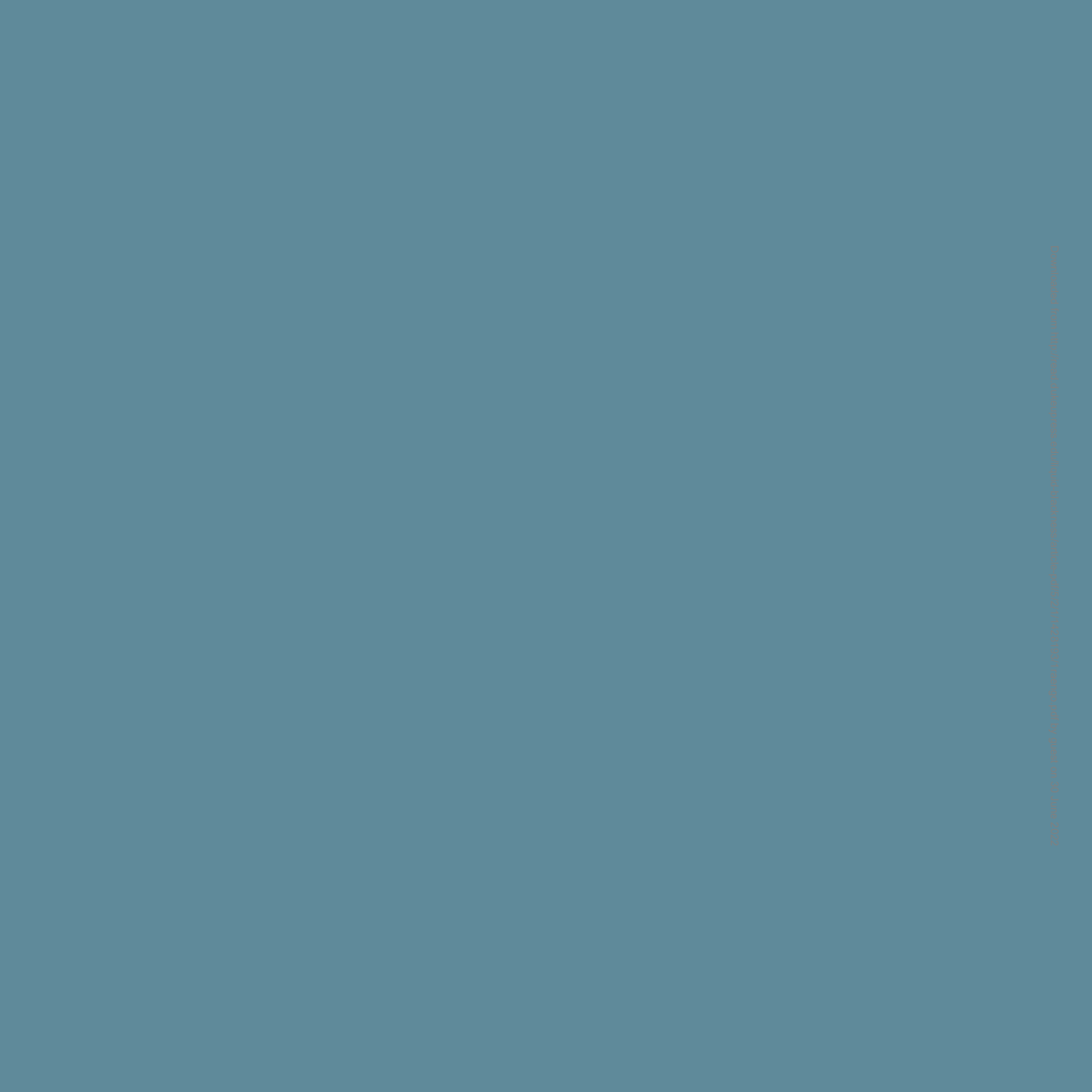## Editors' Notes

## **ALESSANDRA RAENGO,**

Founding Editor in Chief

## **LAUREN MCLEOD CRAMER,** Coeditor in Chief

This second foundational issue of *liquid black-*<br>
ness: journal of aesthetics and black studies<br>
on "blackness," and, more specifically, on the<br>
view blackness indexes its own presences was ap*ness: journal of aesthetics and black studies* on "blackness," and, more specifically, on the ways blackness indexes its own processes, was entirely conceived and executed under global duress: the COVID-19 pandemic, a viciously polarized election season in the United States, an attempted coup, and a second impeachment with the Senate's failure to convict justified on manufactured procedural grounds. Bookended by George Floyd's murder and a killing rampage at three Atlanta spas that yoked the basest orientalist fantasies to misogyny, this issue looks inward, toward black processes that insist that although white supremacy is the weather, it does not need to be our only ground.

In the face of this chaos—which made gathering and supporting authors, training students, and keeping deadlines particularly challenging—we reaffirmed our commitment to the importance of process. Using an immanent approach, we looked for formal principles within each contribution. In doing so, we identified archival *tendencies* across the essays, which the introduction highlights by focusing on a pivotal question within Okwui Okpokwasili's practice, *Sitting on a Man's Head*: What do you carry that also carries you?

We take this question also as an opportunity to think more deeply about the art, scholarship, and relationships that sustain us. We are grateful to our contributors and to the wonderful Duke University Press production team for working through this relentless assault to bring this issue to light. As we continue to